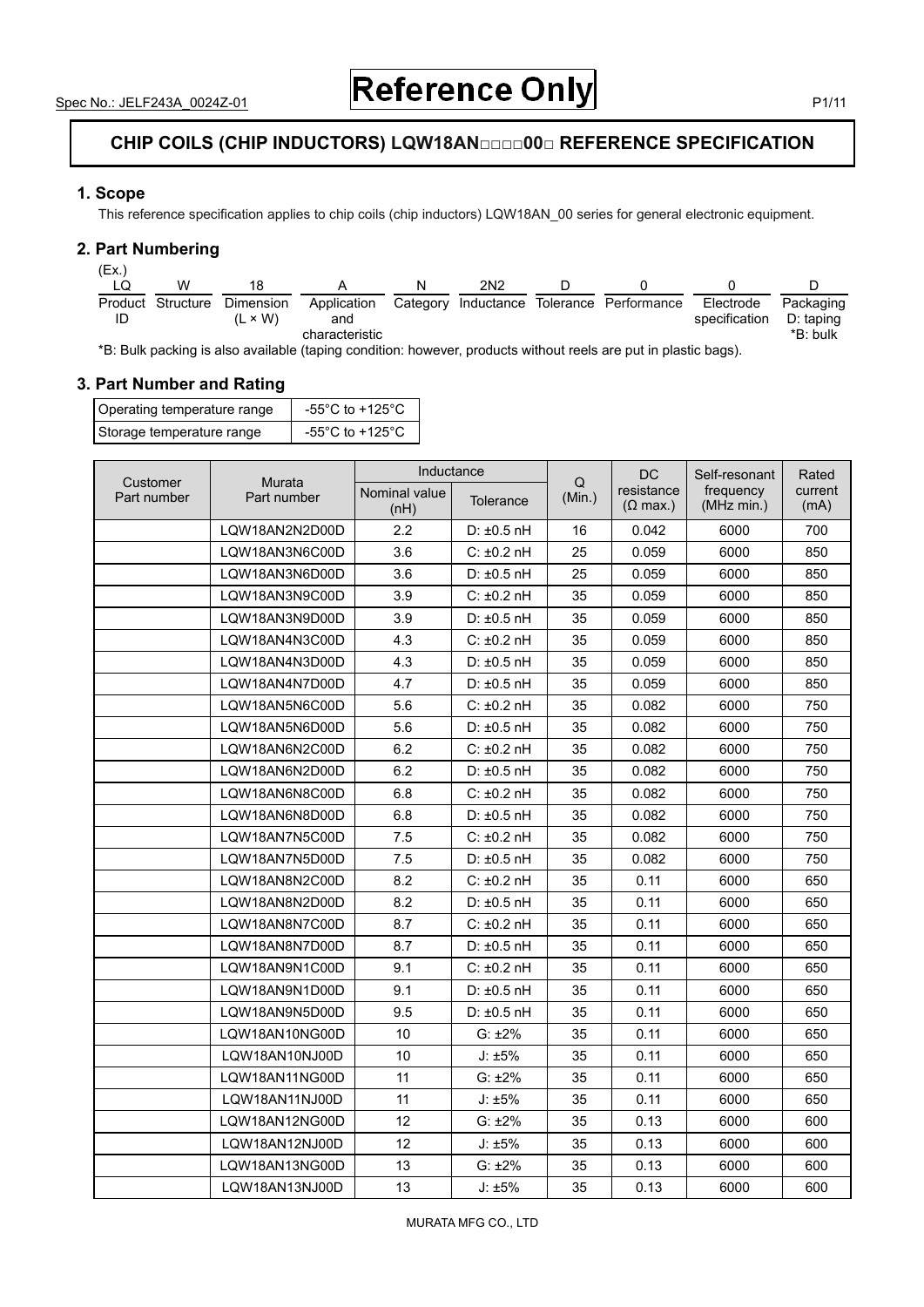$\Omega$ 

DC

Self-resonant

Rated

Inductance

|                         | <b>Murata</b>  | <b>Illuucialice</b>   |              |             | DG                                    | Self-resonant           | Rated           |
|-------------------------|----------------|-----------------------|--------------|-------------|---------------------------------------|-------------------------|-----------------|
| Customer<br>Part number | Part number    | Nominal value<br>(nH) | Tolerance    | Q<br>(Min.) | resistance<br>$(\Omega \text{ max.})$ | frequency<br>(MHz min.) | current<br>(mA) |
|                         | LQW18AN15NG00D | 15                    | $G: \pm 2\%$ | 40          | 0.13                                  | 6000                    | 600             |
|                         | LQW18AN15NJ00D | 15                    | J: ±5%       | 40          | 0.13                                  | 6000                    | 600             |
|                         | LQW18AN16NG00D | 16                    | $G: \pm 2\%$ | 40          | 0.16                                  | 5500                    | 550             |
|                         | LQW18AN16NJ00D | 16                    | J: ±5%       | 40          | 0.16                                  | 5500                    | 550             |
|                         | LQW18AN18NG00D | 18                    | $G: \pm 2\%$ | 40          | 0.16                                  | 5500                    | 550             |
|                         | LQW18AN18NJ00D | 18                    | J: ±5%       | 40          | 0.16                                  | 5500                    | 550             |
|                         | LQW18AN20NG00D | 20                    | $G: \pm 2\%$ | 40          | 0.16                                  | 4900                    | 550             |
|                         | LQW18AN20NJ00D | 20                    | $J: \pm 5\%$ | 40          | 0.16                                  | 4900                    | 550             |
|                         | LQW18AN22NG00D | 22                    | $G: \pm 2\%$ | 40          | 0.17                                  | 4600                    | 500             |
|                         | LQW18AN22NJ00D | 22                    | $J: \pm 5\%$ | 40          | 0.17                                  | 4600                    | 500             |
|                         | LQW18AN24NG00D | 24                    | $G: \pm 2\%$ | 40          | 0.21                                  | 3800                    | 500             |
|                         | LQW18AN24NJ00D | 24                    | J: ±5%       | 40          | 0.21                                  | 3800                    | 500             |
|                         | LQW18AN27NG00D | 27                    | $G: \pm 2\%$ | 40          | 0.21                                  | 3700                    | 440             |
|                         | LQW18AN27NJ00D | 27                    | $J: \pm 5\%$ | 40          | 0.21                                  | 3700                    | 440             |
|                         | LOW18AN30NG00D | 30                    | $G: \pm 2\%$ | 40          | 0.23                                  | 3300                    | 420             |
|                         | LQW18AN30NJ00D | 30                    | $J: \pm 5\%$ | 40          | 0.23                                  | 3300                    | 420             |
|                         | LQW18AN33NG00D | 33                    | $G: \pm 2\%$ | 40          | 0.23                                  | 3200                    | 420             |
|                         | LQW18AN33NJ00D | 33                    | J: ±5%       | 40          | 0.23                                  | 3200                    | 420             |
|                         | LQW18AN36NG00D | 36                    | $G: \pm 2\%$ | 40          | 0.26                                  | 2900                    | 400             |
|                         | LQW18AN36NJ00D | 36                    | J: ±5%       | 40          | 0.26                                  | 2900                    | 400             |
|                         | LQW18AN39NG00D | 39                    | $G: \pm 2\%$ | 40          | 0.26                                  | 2800                    | 400             |
|                         | LQW18AN39NJ00D | 39                    | J: ±5%       | 40          | 0.26                                  | 2800                    | 400             |
|                         | LQW18AN43NG00D | 43                    | $G: \pm 2\%$ | 40          | 0.29                                  | 2700                    | 380             |
|                         | LQW18AN43NJ00D | 43                    | $J: \pm 5\%$ | 40          | 0.29                                  | 2700                    | 380             |
|                         | LQW18AN47NG00D | 47                    | $G: \pm 2\%$ | 38          | 0.29                                  | 2600                    | 380             |
|                         | LQW18AN47NJ00D | 47                    | $J: \pm 5\%$ | 38          | 0.29                                  | 2600                    | 380             |
|                         | LQW18AN51NG00D | 51                    | $G: \pm 2\%$ | 38          | 0.33                                  | 2500                    | 370             |
|                         | LQW18AN51NJ00D | 51                    | J: ±5%       | 38          | 0.33                                  | 2500                    | 370             |
|                         | LQW18AN56NG00D | 56                    | $G: \pm 2\%$ | 38          | 0.35                                  | 2400                    | 360             |
|                         | LQW18AN56NJ00D | 56                    | J: ±5%       | 38          | 0.35                                  | 2400                    | 360             |
|                         | LQW18AN62NG00D | 62                    | G: ±2%       | 38          | 0.51                                  | 2300                    | 280             |
|                         | LQW18AN62NJ00D | 62                    | $J: \pm 5\%$ | 38          | 0.51                                  | 2300                    | 280             |
|                         | LQW18AN68NG00D | 68                    | $G: \pm 2\%$ | 38          | 0.38                                  | 2200                    | 340             |
|                         | LQW18AN68NJ00D | 68                    | J: ±5%       | 38          | 0.38                                  | 2200                    | 340             |
|                         | LQW18AN72NG00D | 72                    | $G: \pm 2\%$ | 34          | 0.56                                  | 2100                    | 270             |
|                         | LQW18AN72NJ00D | 72                    | $J: \pm 5\%$ | 34          | 0.56                                  | 2100                    | 270             |
|                         | LQW18AN75NG00D | 75                    | $G: \pm 2\%$ | 34          | 0.56                                  | 2050                    | 270             |
|                         | LQW18AN75NJ00D | 75                    | J: ±5%       | 34          | 0.56                                  | 2050                    | 270             |
|                         | LQW18AN82NG00D | 82                    | $G: \pm 2\%$ | 34          | 0.60                                  | 2000                    | 250             |
|                         | LQW18AN82NJ00D | 82                    | J: ±5%       | 34          | 0.60                                  | 2000                    | 250             |
|                         | LQW18AN91NG00D | 91                    | $G: \pm 2\%$ | 34          | 0.64                                  | 1900                    | 230             |
|                         | LQW18AN91NJ00D | 91                    | $J: \pm 5\%$ | 34          | 0.64                                  | 1900                    | 230             |
|                         | LQW18ANR10G00D | 100                   | $G: \pm 2\%$ | 34          | 0.68                                  | 1800                    | 220             |
|                         | LQW18ANR10J00D | 100                   | $J: \pm 5\%$ | 34          | 0.68                                  | 1800                    | 220             |
|                         | LQW18ANR11G00D | 110                   | $G: \pm 2\%$ | 32          | 1.2                                   | 1700                    | 200             |

LQW18ANR11J00D 110 J: ±5% 32 1.2 1700 200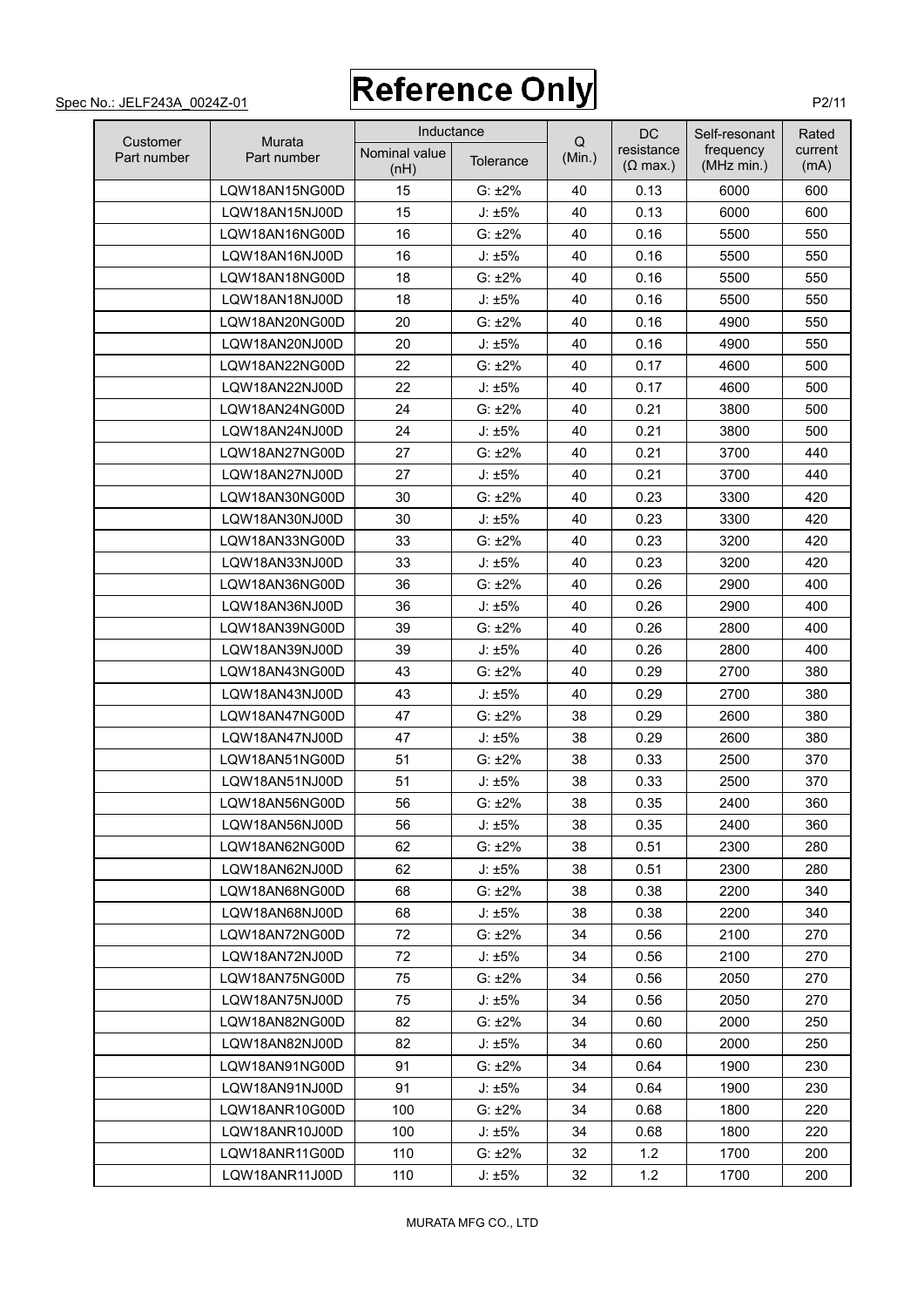|                         |                       | Inductance            |              |             | <b>DC</b>                     | Self-resonant           | Rated           |
|-------------------------|-----------------------|-----------------------|--------------|-------------|-------------------------------|-------------------------|-----------------|
| Customer<br>Part number | Murata<br>Part number | Nominal value<br>(nH) | Tolerance    | Q<br>(Min.) | resistance<br>$(\Omega$ max.) | frequency<br>(MHz min.) | current<br>(mA) |
|                         | LOW18ANR12G00D        | 120                   | $G: \pm 2\%$ | 32          | 1.3                           | 1600                    | 180             |
|                         | LOW18ANR12J00D        | 120                   | J: ±5%       | 32          | 1.3                           | 1600                    | 180             |
|                         | LOW18ANR13G00D        | 130                   | $G: \pm 2\%$ | 32          | 1.4                           | 1450                    | 170             |
|                         | LOW18ANR13J00D        | 130                   | J: ±5%       | 32          | 1.4                           | 1450                    | 170             |
|                         | LQW18ANR15G00D        | 150                   | $G: \pm 2\%$ | 32          | 1.5                           | 1400                    | 160             |
|                         | LQW18ANR15J00D        | 150                   | J: ±5%       | 32          | 1.5                           | 1400                    | 160             |
|                         | LOW18ANR16G00D        | 160                   | $G: \pm 2\%$ | 32          | 2.1                           | 1350                    | 150             |
|                         | LOW18ANR16J00D        | 160                   | J: ±5%       | 32          | 2.1                           | 1350                    | 150             |
|                         | LOW18ANR18G00D        | 180                   | $G: \pm 2\%$ | 25          | 2.2                           | 1300                    | 140             |
|                         | LQW18ANR18J00D        | 180                   | J: ±5%       | 25          | 2.2                           | 1300                    | 140             |
|                         | LOW18ANR20G00D        | 200                   | $G: \pm 2\%$ | 25          | 2.4                           | 1250                    | 120             |
|                         | LOW18ANR20J00D        | 200                   | J: ±5%       | 25          | 2.4                           | 1250                    | 120             |
|                         | LOW18ANR22G00D        | 220                   | $G: \pm 2\%$ | 25          | 2.5                           | 1200                    | 120             |
|                         | LQW18ANR22J00D        | 220                   | J: ±5%       | 25          | 2.5                           | 1200                    | 120             |
|                         | LOW18ANR27G00D        | 270                   | $G: \pm 2\%$ | 30          | 3.4                           | 960                     | 110             |
|                         | LQW18ANR27J00D        | 270                   | J: ±5%       | 30          | 3.4                           | 960                     | 110             |
|                         | LOW18ANR33G00D        | 330                   | $G: \pm 2\%$ | 30          | 5.5                           | 800                     | 85              |
|                         | LOW18ANR33J00D        | 330                   | J: ±5%       | 30          | 5.5                           | 800                     | 85              |
|                         | LOW18ANR39G00D        | 390                   | $G: \pm 2\%$ | 30          | 6.2                           | 800                     | 80              |
|                         | LOW18ANR39J00D        | 390                   | J: ±5%       | 30          | 6.2                           | 800                     | 80              |
|                         | LOW18ANR47G00D        | 470                   | $G: \pm 2\%$ | 30          | 7.0                           | 700                     | 75              |
|                         | LOW18ANR47J00D        | 470                   | J: ±5%       | 30          | 7.0                           | 700                     | 75              |

# **4. Testing Conditions**

| Unless otherwise specified | Temperature: ordinary temperature (15°C to 35°C)<br>Humidity: ordinary humidity [25% to 85% (RH)] |
|----------------------------|---------------------------------------------------------------------------------------------------|
| In case of doubt           | Temperature: 20°C±2°C<br>Humidity: 60% to 70% (RH)<br>Atmospheric pressure: 86 kPa to 106 kPa     |

# **5. Appearance and Dimensions**



Unit mass (typical value): 0.003 g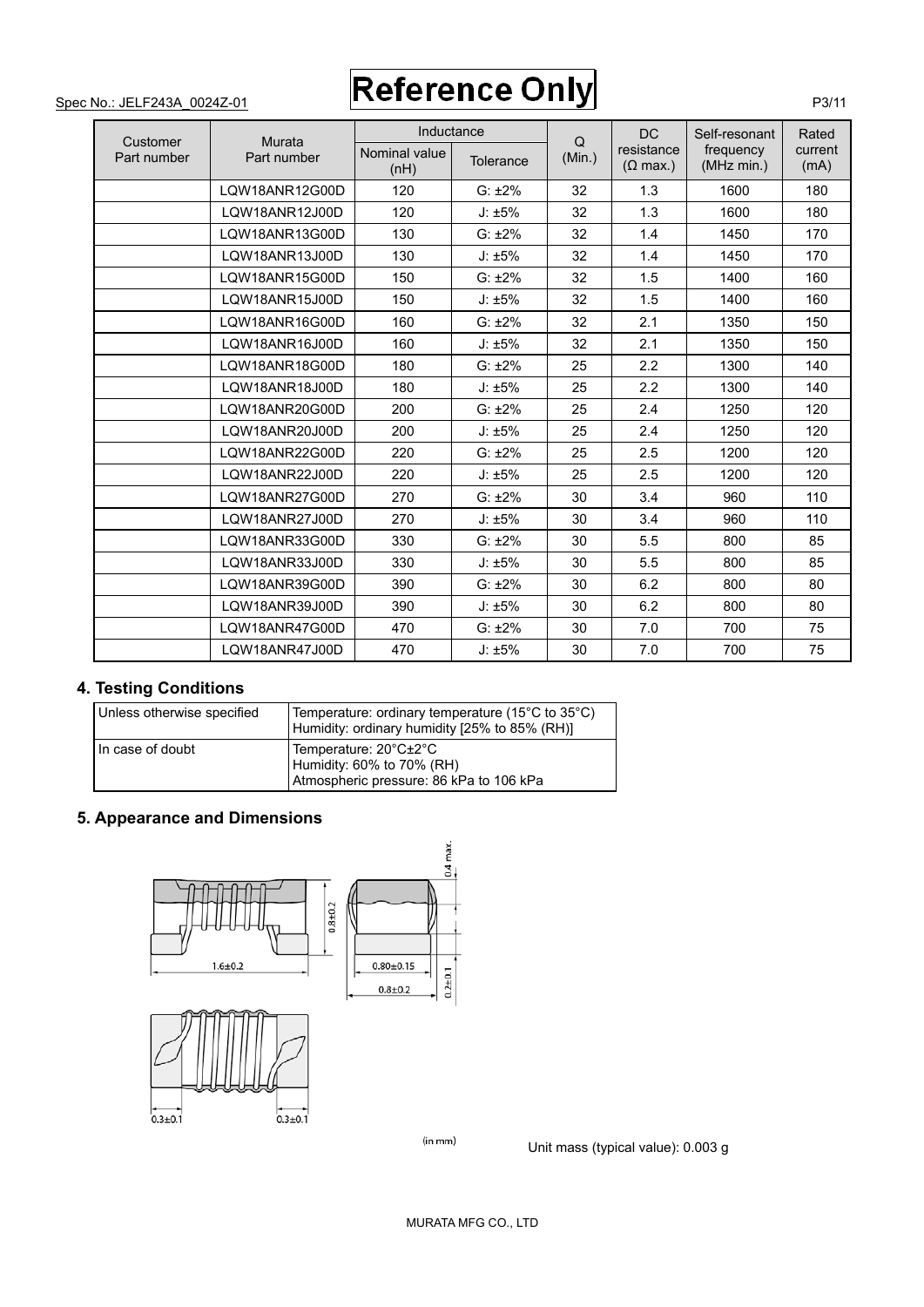### **6. Marking**

No marking.

### **7. Electrical Performance**

| No. | Item                       | Specification                                                              | Test method                                                                                                                                        |                                                                                                                                                                                        |
|-----|----------------------------|----------------------------------------------------------------------------|----------------------------------------------------------------------------------------------------------------------------------------------------|----------------------------------------------------------------------------------------------------------------------------------------------------------------------------------------|
| 7.1 | Inductance                 | Meet chapter 3 ratings.                                                    | equivalent<br>Measuring frequency:                                                                                                                 | Measuring equipment: Keysight E4991A or the                                                                                                                                            |
|     |                            |                                                                            | Inductance                                                                                                                                         | <b>100 MHz</b>                                                                                                                                                                         |
|     |                            |                                                                            | Q                                                                                                                                                  | 250 MHz 12.2 nH to 39 nH                                                                                                                                                               |
|     |                            |                                                                            |                                                                                                                                                    | 200 MHz 43 nH to 68 nH                                                                                                                                                                 |
|     |                            |                                                                            |                                                                                                                                                    | 150 MHz 72 nH to 160 nH                                                                                                                                                                |
|     |                            |                                                                            |                                                                                                                                                    | 100 MHz 180 nH to 470 nH                                                                                                                                                               |
| 7.2 | Q                          | Meet chapter 3 ratings.                                                    | Measuring conditions:<br>Electrical length: 10.0 mm<br>Measuring fixture: Keysight 16197A<br>electrode by applying weight.<br>Measurement example: | Measurement signal level: Approx. 0 dBm<br>Measurement terminal distance: 1.0 mm<br>Position the chip coil under test as shown in the<br>measuring example below and connect it to the |
|     |                            |                                                                            | "14. Appendix".                                                                                                                                    | Product<br>Guide<br>Measuring method: see "Electrical performance:<br>Measuring method for inductance/Q" in the chapter                                                                |
| 7.3 | DC resistance              | Meet chapter 3 ratings.                                                    | Measuring equipment: digital multimeter                                                                                                            |                                                                                                                                                                                        |
| 7.4 | Self-resonant<br>frequency | Meet chapter 3 ratings.                                                    | equivalent                                                                                                                                         | Measuring equipment: Keysight N5230A or the                                                                                                                                            |
| 7.5 | Rated current              | Product temperature rise: 20°C max.<br>Inductance change rate: within ±10% |                                                                                                                                                    | Apply the rated current specified in chapter 3.                                                                                                                                        |

## **8. Mechanical Performance**

| No. | Item       | Specification                                                                                 | Test method                                                                                                           |
|-----|------------|-----------------------------------------------------------------------------------------------|-----------------------------------------------------------------------------------------------------------------------|
| 8.1 | Shear test | No significant mechanical damage or no<br>sign of electrode peeling off shall be<br>observed. | Test substrate: glass-epoxy substrate<br>Force application direction:<br>Applying force: 5 N<br>Holding time: 5 s±1 s |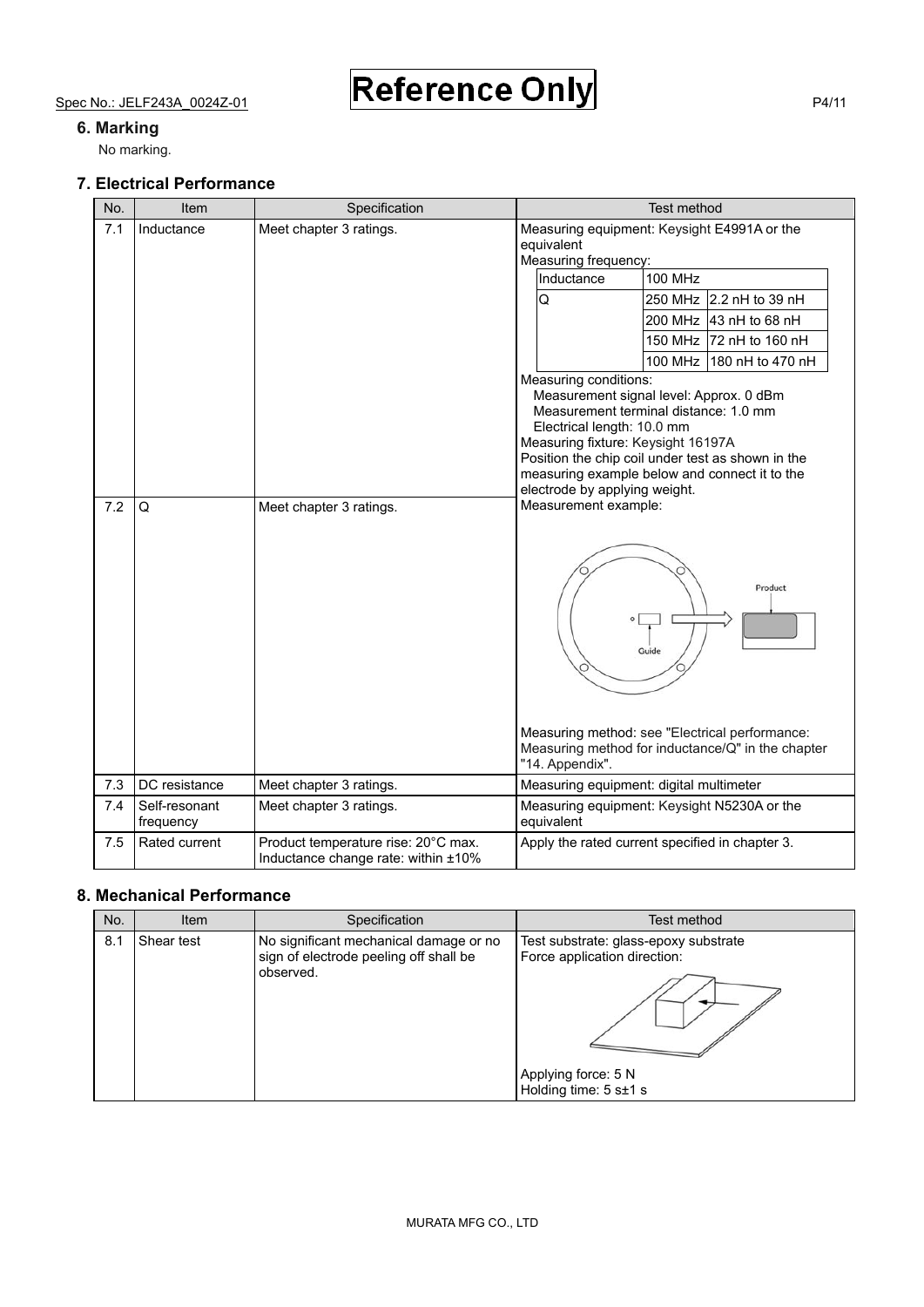| No. | Item                            | Specification                                                                                            | Test method                                                                                                                                                                                                                                                                                                                                                                    |
|-----|---------------------------------|----------------------------------------------------------------------------------------------------------|--------------------------------------------------------------------------------------------------------------------------------------------------------------------------------------------------------------------------------------------------------------------------------------------------------------------------------------------------------------------------------|
| 8.2 | Bending test                    | No significant mechanical damage or no<br>sign of electrode peeling off shall be<br>observed.            | Test substrate: glass-epoxy substrate (100mm × 40<br>$mm \times 1.6 mm$<br>Pressurizing speed: 1 mm/s<br>Deflection: 2 mm<br>Holding time: 30 s                                                                                                                                                                                                                                |
|     |                                 |                                                                                                          | Pressure jig                                                                                                                                                                                                                                                                                                                                                                   |
|     |                                 |                                                                                                          | R340                                                                                                                                                                                                                                                                                                                                                                           |
|     |                                 |                                                                                                          | Deflection<br>Product<br>45<br>45                                                                                                                                                                                                                                                                                                                                              |
|     |                                 |                                                                                                          | (in mm)                                                                                                                                                                                                                                                                                                                                                                        |
| 8.3 | Vibration                       | Appearance shall have no significant<br>mechanical damage.                                               | Oscillation frequency: 10 Hz to 55 Hz to 10 Hz, for<br>approx. 1 min<br>Total amplitude: 1.5 mm<br>Test time: 3 directions perpendicular to each other, 2 h<br>for each direction (6 h in total)                                                                                                                                                                               |
| 8.4 | Solderability                   | 90% or more of the outer electrode shall<br>be covered with new solder seamlessly.                       | Flux: immersed in ethanol solution [including an<br>activator with a chlorine conversion value of 0.06(wt)%]<br>with a rosin content of 25(wt)% for 5 s to 10 s.<br>Solder: Sn-3.0Ag-0.5Cu solder<br>Pre-heating: 150°C±10°C/60 s to 90 s<br>Solder temperature: 240°C±5°C<br>Immersion time: 3 s±1 s                                                                          |
| 8.5 | Resistance to<br>soldering heat | Appearance: No significant mechanical<br>damage shall be observed.<br>Inductance change rate: within ±5% | Flux: immersed in ethanol solution [including an<br>activator with a chlorine conversion value of 0.06(wt)%]<br>with a rosin content of $25(wt)$ % for 5 s to 10 s.<br>Solder: Sn-3.0Ag-0.5Cu solder<br>Pre-heating: 150°C±10°C/60 s to 90 s<br>Solder temperature: 270°C±5°C<br>Immersion time: 10 s±1 s<br>Post-treatment: left at a room condition for 24 h <sup>+2</sup> h |

### **9. Environmental Performance**

|     | The product is soldered on a substrate for test. |                                                                                                                                        |                                                                                                                                                                                                                                                                                          |  |  |  |  |  |
|-----|--------------------------------------------------|----------------------------------------------------------------------------------------------------------------------------------------|------------------------------------------------------------------------------------------------------------------------------------------------------------------------------------------------------------------------------------------------------------------------------------------|--|--|--|--|--|
| No. | <b>Item</b>                                      | Specification                                                                                                                          | Test method                                                                                                                                                                                                                                                                              |  |  |  |  |  |
| 9.1 | Heat resistance                                  | Appearance: No significant mechanical<br>damage shall be observed.<br>Inductance change rate: within ±5%<br>Q change rate: within ±20% | Temperature: 125°C±2°C<br>Test time: 1000 h (+48 h, -0 h)<br>Post-treatment: left at a room condition for 24 h <sup>+2</sup> h                                                                                                                                                           |  |  |  |  |  |
| 9.2 | Cold resistance                                  | Appearance: No significant mechanical<br>damage shall be observed.<br>Inductance change rate: within ±5%<br>Q change rate: within ±20% | Temperature: -55°C±2°C<br>Test time: 1000 h (+48 h, -0 h)<br>Post-treatment: left at a room condition for 24 h <sup>+2</sup> h                                                                                                                                                           |  |  |  |  |  |
| 9.3 | Humidity                                         | Appearance: No significant mechanical<br>damage shall be observed.<br>Inductance change rate: within ±5%<br>Q change rate: within ±20% | Temperature: 40°C±2°C<br>Humidity: 90% (RH) to 95% (RH)<br>Test time: 1000 h (+48 h, -0 h)<br>Post-treatment: left at a room condition for 24 h <sup>+2</sup> h                                                                                                                          |  |  |  |  |  |
| 9.4 | Temperature cycle                                | Appearance: No significant mechanical<br>damage shall be observed.<br>Inductance change rate: within ±5%<br>Q change rate: within ±20% | Single cycle conditions:<br>Step 1: -55°C±2°C/30 min±3 min<br>Step 2: ordinary temperature/10 min to 15 min<br>Step 3: +125°C±2°C/30 min±3 min<br>Step 4: ordinary temperature/10 min to 15 min<br>Number of testing: 10 cycles<br>Post-treatment: left at a room condition for 24 h±2 h |  |  |  |  |  |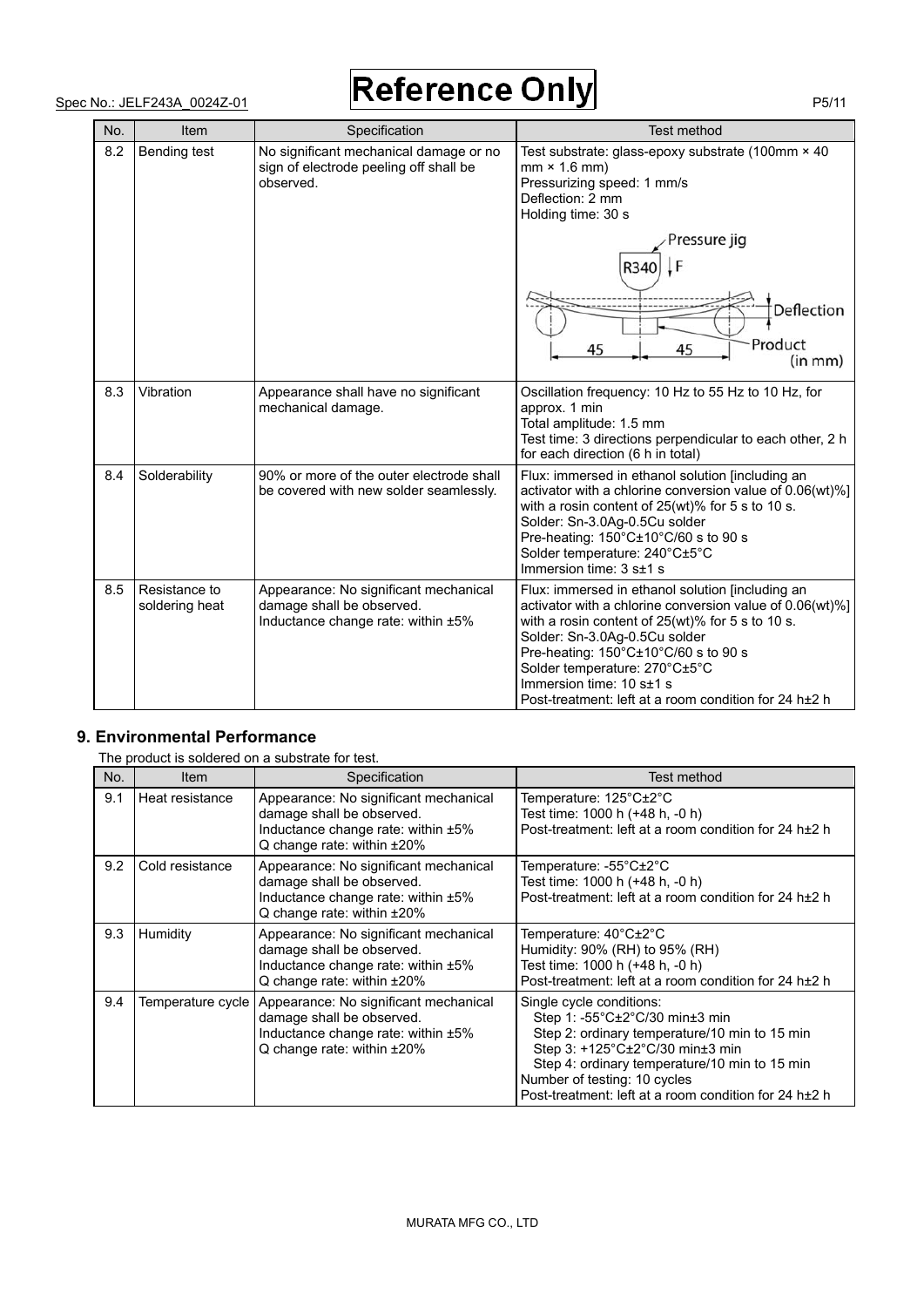#### **10. Specification of Packaging**

#### **10.1 Appearance and dimensions of tape (8 mm width/paper tape)**





#### **10.2 Taping specifications**

| Packing quantity<br>(Standard quantity) | 4000 pcs/reel                                                                                                                                                     |
|-----------------------------------------|-------------------------------------------------------------------------------------------------------------------------------------------------------------------|
| Packing method                          | The products are placed in embossed cavities of a base tape and sealed by a top tape and a bottom<br>tape.                                                        |
| Feed hole position                      | The feed holes on the base tape are on the right side when the top tape is pulled toward the user.                                                                |
| Joint                                   | The base tape and the top tape are seamless.                                                                                                                      |
| Number of missing<br>products           | Number of missing products within 0.1% of the number per reel or 1 pc., whichever is greater, and are<br>not continuous. The specified quantity per reel is kept. |

#### **10.3 Break down force of tape**

| Break down force of top tape    | $5 N min$ . |
|---------------------------------|-------------|
| Break down force of bottom tape | $5 N min$ . |

#### **10.4 Peeling off force of top tape**

| Speed of peeling off | $300$ mm/min                                           |
|----------------------|--------------------------------------------------------|
| Peeling off force    | 0.1 N to 0.6 N (The lower limit is for typical value.) |

165 to 180 degree  $F^{\text{Top}}$  tape **Bottom tape** Base tape

#### **10.5 Dimensions of leader section, trailer section and reel**

A vacant section is provided in the leader (start) section and trailer (end) section of the tape for the product. The leader section is further provided with an area consisting only of the top tape. (See the diagram below.)

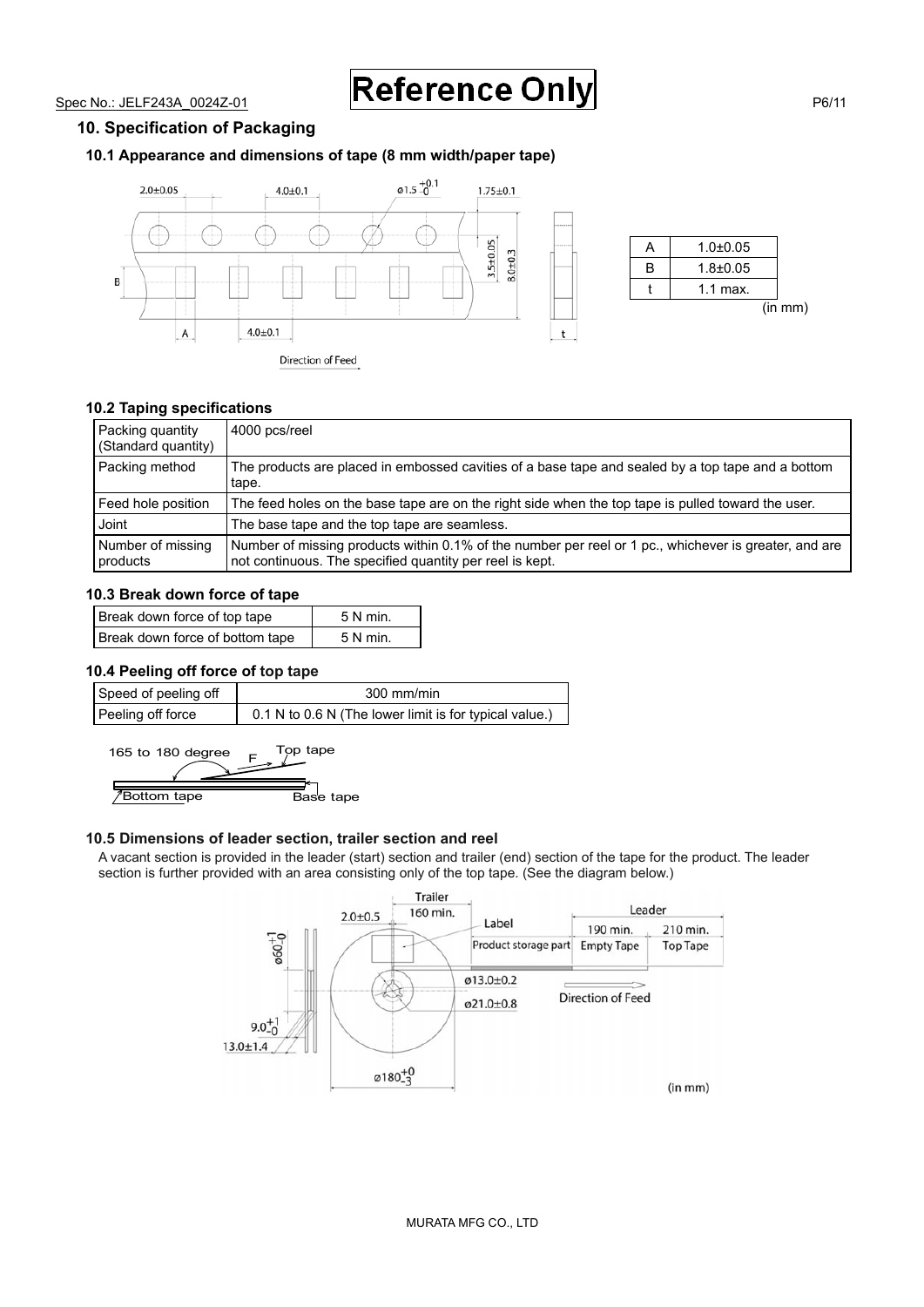#### **10.6 Marking for reel**

Customer part number, Murata part number, inspection number (\*1), RoHS marking (\*2), quantity, etc.

| 00<br>(1) | 0000<br>(2) | (3) | *1 Expression of inspection No.: (1) Factory code<br>$(2)$ Date<br>First digit: year/last digit of year<br>Second digit: month/Jan. to Sep. $\rightarrow$ 1 to 9, Oct. to Dec. $\rightarrow$ O, N, D<br>Third, Fourth digit: day<br>(3) Serial No. |
|-----------|-------------|-----|----------------------------------------------------------------------------------------------------------------------------------------------------------------------------------------------------------------------------------------------------|
| ROHS-     |             | (2) | *2 Expression of RoHS marking: (1) RoHS regulation conformity<br>(2) Murata classification number                                                                                                                                                  |

#### **10.7 Marking on outer box (corrugated box)**

Customer name, purchasing order number, customer part number, Murata part number, RoHS marking (\*2), quantity, etc.

#### **10.8 Specification of outer box**



| Dimensions of outer box<br>(mm)                                             |     | Standard reel quantity<br>in outer box (reel) |    |
|-----------------------------------------------------------------------------|-----|-----------------------------------------------|----|
| w                                                                           |     | Н                                             |    |
| 186                                                                         | 186 | 93                                            | ٠h |
| * Above outer box size is typical. It depends on a<br>quantity of an order. |     |                                               |    |

## **11. Caution**

| Restricted<br>applications | property.                         | Please contact us before using our products for the applications listed below which require especially high<br>reliability for the prevention of defects which might directly cause damage to the third party's life, body or |
|----------------------------|-----------------------------------|-------------------------------------------------------------------------------------------------------------------------------------------------------------------------------------------------------------------------------|
|                            | (1) Aircraft equipment            | (6) Transportation equipment (vehicles, trains, ships, etc.)                                                                                                                                                                  |
|                            | (2) Aerospace equipment           | (7) Traffic signal equipment                                                                                                                                                                                                  |
|                            | (3) Undersea equipment            | (8) Disaster/crime prevention equipment                                                                                                                                                                                       |
|                            | (4) Power plant control equipment | (9) Data-processing equipment                                                                                                                                                                                                 |
|                            | (5) Medical equipment             | (10) Applications of similar complexity and/or reliability requirements<br>to the applications listed in the above                                                                                                            |

### **12. Precautions for Use**

This product is for use only with reflow soldering. It is designed to be mounted by soldering. If you want to use other mounting method, for example, using a conductive adhesive, please consult us beforehand.

#### **12.1 Land dimensions**

The following diagram shows the recommended land dimensions for reflow soldering.

The land dimensions are designed in consideration of electrical characteristics and mountability. Use of other land dimensions may preclude achievement of performance. In some cases, it may result in poor solderability, including positional shift. If you use other land pattern, consider it adequately.

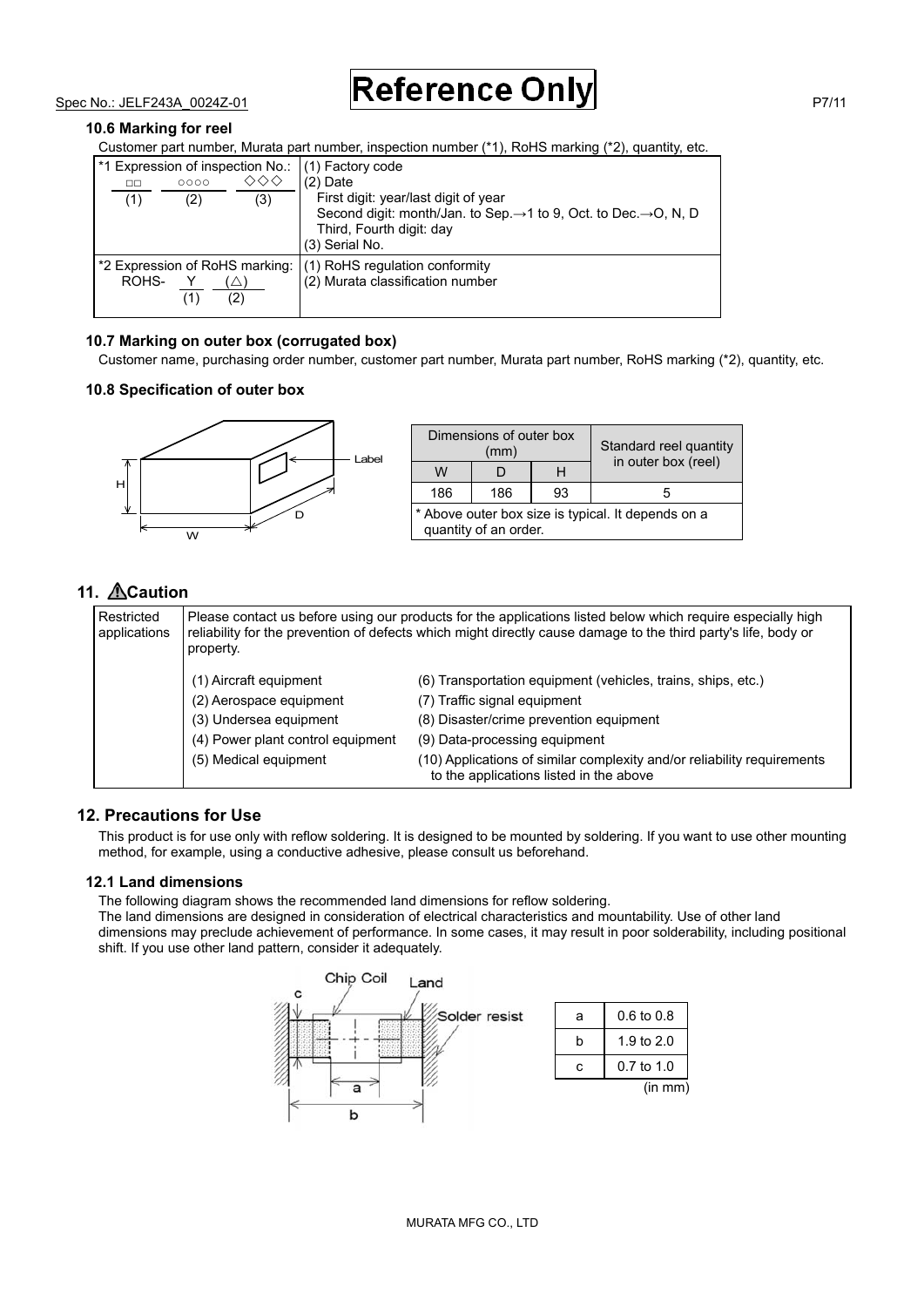#### **12.2 Flux and solder used**

| Flux   | • Use a rosin-based flux that includes an activator with a chlorine conversion value of $0.06(wt)\%$ to $0.1(wt)\%$ .<br>$\cdot$ Do not use a highly acidic flux with a halide content exceeding 0.2(wt)% (chlorine conversion value).<br>l • Do not use a water-soluble flux. |
|--------|--------------------------------------------------------------------------------------------------------------------------------------------------------------------------------------------------------------------------------------------------------------------------------|
| Solder | l • Use Sn-3.0Aq-0.5Cu solder.<br>• Standard thickness of solder paste: 100 um to 150 um                                                                                                                                                                                       |

If you want to use a flux other than the above, please consult our technical department.

#### **12.3 Soldering conditions (reflow)**

• Pre-heating should be in such a way that the temperature difference between solder and product surface is limited to 150°C max.

Cooling into solvent after soldering also should be in such a way that the temperature difference is limited to 100°C max. Insufficient pre-heating may cause cracks on the product, resulting in the deterioration of product quality.

• Standard soldering profile and the limit soldering profile is as follows.

The excessive limit soldering conditions may cause leaching of the electrode and/or resulting in the deterioration of product quality.



|                         | Standard profile                   | Limit profile                   |
|-------------------------|------------------------------------|---------------------------------|
| Pre-heating             | 150°C to 180°C/90 s $\pm$ 30 s     | 150°C to 180°C/90 s±30 s        |
| Heating                 | Above $220^{\circ}$ C/30 s to 60 s | Above $230^{\circ}$ C/60 s max. |
| Peak temperature        | $245^{\circ}$ C $\pm 3^{\circ}$ C  | $260^{\circ}$ C/10 s            |
| Number of reflow cycles | 2 times                            | 2 times                         |

#### **12.4 Reworking with soldering iron**

The following requirements must be met to rework a soldered product using a soldering iron.

| <b>Item</b>                                                                        | Requirement          |
|------------------------------------------------------------------------------------|----------------------|
| Pre-heating                                                                        | 150°C/approx. 1 min  |
| Tip temperature of soldering iron                                                  | $350^{\circ}$ C max. |
| Power consumption of soldering iron                                                | 80 W max.            |
| Tip diameter of soldering iron                                                     | ø3 mm max.           |
| Soldering time                                                                     | $3 s (+1 s, -0 s)$   |
| Number of reworking operations                                                     | 2 times max.         |
| * Avoid a direct contact of the tip of the soldering iron with the product. Such a |                      |

direction contact may cause cracks in the ceramic body due to thermal shock.

#### **12.5 Solder volume**

Solder shall be used not to increase the volume too much.



An increased solder volume increases mechanical stress on the product. Exceeding solder volume may cause the failure of mechanical or electrical performance.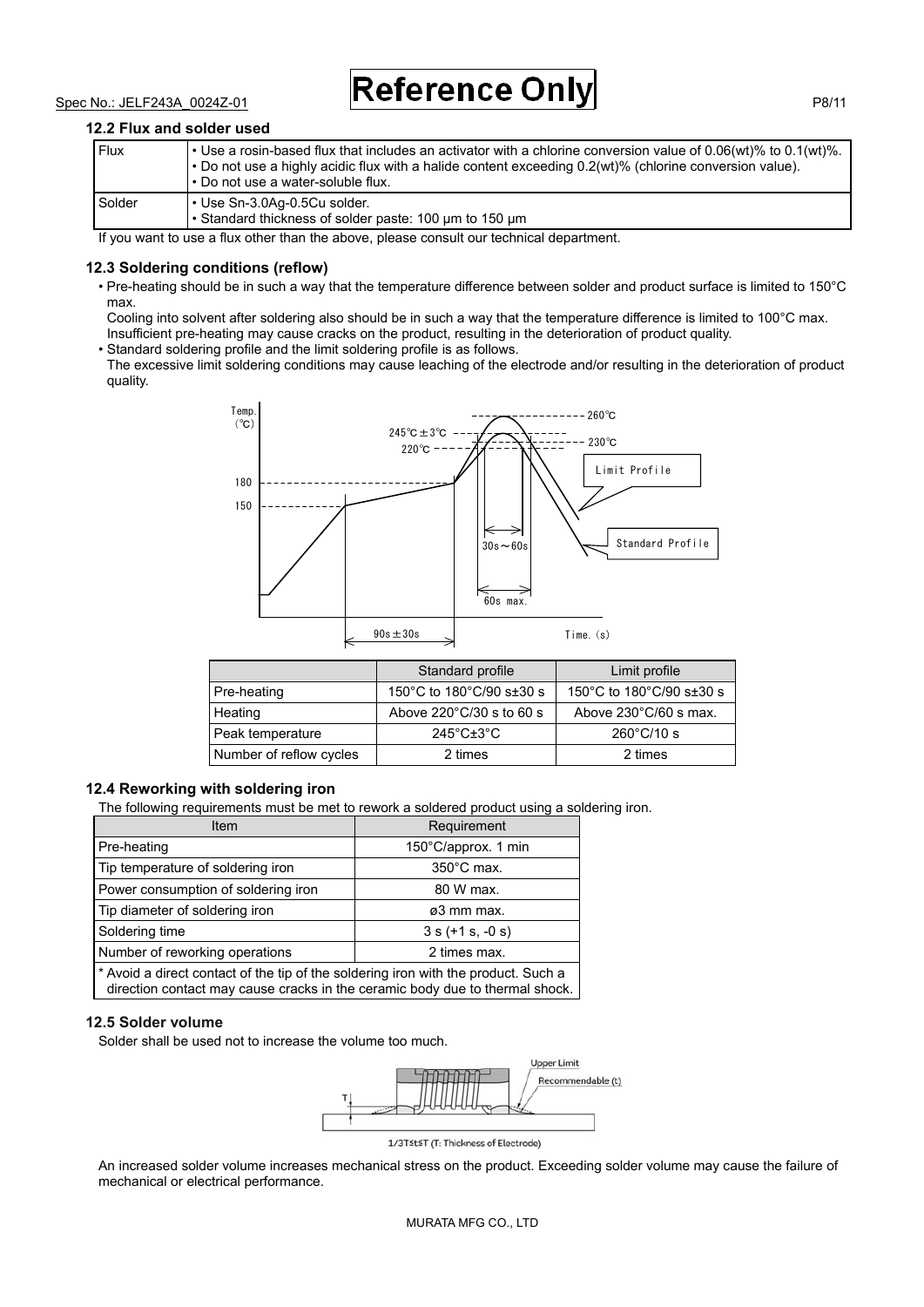#### **12.6 Product's location**

The following shall be considered when designing and laying out PCBs.

(1) PCB shall be designed so that products are not subject to mechanical stress due to warping the board. [Products direction]

Products shall be located in the sideways direction (length: a < b) to the mechanical stress.



(2) Components location on PCB separation

It is effective to implement the following measures, to reduce stress in separating the board.

It is best to implement all of the following three measures; however, implement as many measures as possible to reduce stress.

| Contents of measures                                                                                                                                                                          | Stress level |
|-----------------------------------------------------------------------------------------------------------------------------------------------------------------------------------------------|--------------|
| (1) Turn the mounting direction of the component parallel to the<br>board separation surface.                                                                                                 | $A > D^{1}$  |
| (2) Add slits in the board separation part.                                                                                                                                                   | A > B        |
| (3) Keep the mounting position of the component away from the<br>board separation surface.                                                                                                    | A > C        |
| *1 A > D is valid when stress is added vertically to the perforation as with hand separation.<br>If a cutting disc is used, stress will be diagonal to the PCB, therefore $A > D$ is invalid. |              |



(3) Mounting components near screw holes

When a component is mounted near a screw hole, it may be affected by the board deflection that occurs during the tightening of the screw.

Mount the component in a position as far away from the screw holes as possible.



#### **12.7 Handling of substrate**

After mounting products on a substrate, do not apply any stress to the product caused by bending or twisting to the substrate when cropping the substrate, inserting and removing a connector from the substrate or tightening screw to the substrate. Excessive mechanical stress may cause cracking in the product.



Bending **Bending Community** Bending **Bending**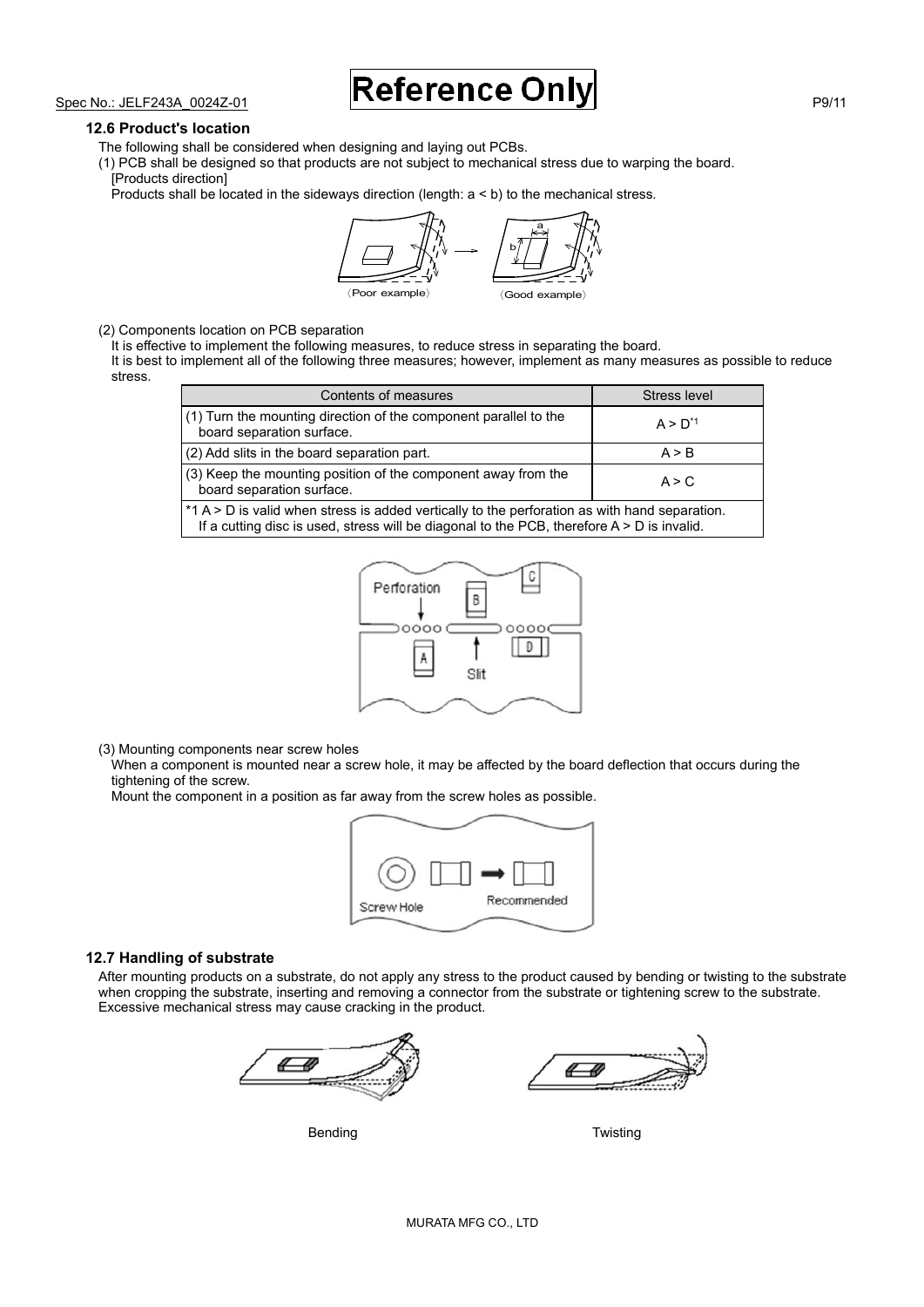#### **12.8 Cleaning**

- The product shall be cleaned under the following conditions.
- (1) The cleaning temperature shall be 60°C max. If isopropyl alcohol (IPA) is used, the cleaning temperature shall be 40°C max.
- (2) Perform ultrasonic cleaning under the following conditions. Exercise caution to prevent resonance phenomenon in mounted products and the PCB.

| Item      | Requirement      |  |
|-----------|------------------|--|
| Power     | 20 W/L max.      |  |
| Time      | 5 min max.       |  |
| Frequency | 28 kHz to 40 kHz |  |

(3) Cleaner

Alcohol-based cleaner: IPA

Aqueous agent: PINE ALPHA ST-100S

- (4) There shall be no residual flux or residual cleaner. When using aqueous agent, rinse the product with deionized water adequately and completely dry it so that no cleaner is left.
- \* For other cleaning, consult our technical department.

#### **12.9 Storage and transportation**

| Storage period     | Use the product within 12 months after delivery.<br>If you do not use the product for more than 12 months, check solderability before using it.                                                                                                                                                                                                                                                                                                                                                                                                                                                                                                                                                                                                                                                                                                                          |
|--------------------|--------------------------------------------------------------------------------------------------------------------------------------------------------------------------------------------------------------------------------------------------------------------------------------------------------------------------------------------------------------------------------------------------------------------------------------------------------------------------------------------------------------------------------------------------------------------------------------------------------------------------------------------------------------------------------------------------------------------------------------------------------------------------------------------------------------------------------------------------------------------------|
| Storage conditions | • The products shall be stored in a room not subject to rapid changes in temperature and humidity.<br>The recommended temperature range is -10 $^{\circ}$ C to +40 $^{\circ}$ C. The recommended relative humidity<br>range is 15% to 85%.<br>Keeping the product in corrosive gases, such as sulfur, chlorine gas or acid, oxidizes the<br>electrode, resulting in poor solderability or corrosion of the coil wire of the product.<br>. Do not keep products in bulk packaging. Doing so may cause collision between the products or<br>between the products and other products, resulting in core chipping or wire breakage.<br>. Do not place the products directly on the floor; they should be placed on a palette so that they are<br>not affected by humidity or dust.<br>• Avoid keeping the products in a place exposed to direct sunlight, heat or vibration. |
| Transportation     | Excessive vibration and impact reduces the reliability of the products. Exercise caution when<br>handling the products.                                                                                                                                                                                                                                                                                                                                                                                                                                                                                                                                                                                                                                                                                                                                                  |

#### **12.10 Resin coating**

The inductance value may change due to high cure-stress of resin to be used for coating/molding products. A wire breakage issue may occur by mechanical stress caused by the resin, amount/cured shape of resin, or operating condition etc. Some resin contains some impurities or chloride possible to generate chlorine by hydrolysis under some operating condition may cause corrosion of wire of coil, leading to wire breakage.

So, please pay your careful attention when you select resin in case of coating/molding the products with the resin. Prior to use the coating resin, please make sure no reliability issue is observed by evaluating products mounted on your board.

#### **12.11 Handling of product**

- Sharp material such as a pair of tweezers or other material such as bristles of cleaning brush, shall not be touched to the winding portion to prevent the breaking of wire.
- Mechanical shock should not be applied to the products mounted on the board to prevent the breaking of the core.

#### **12.12 Handling with mounting equipment**

- With some types of mounting equipment, a support pin pushes up the product from the bottom of the base (paper) tape when the product is sucked with the pick-up nozzle.
- When using this type of equipment, detach the support pin to prevent the breaking of wire on the product. • In some cases, the laser recognition function of the mounting equipment may not recognize this product correctly.
- Please contact us when using laser recognition. (There is no problem with the permeation and reflection type.)

### **13. Note**

- (1) Please make sure that your product has been evaluated in view of your specifications with our product being mounted to your product.
- (2) You are requested not to use our product deviating from the reference specifications.
- (3) The contents of this reference specification are subject to change without advance notice. Please approve our product specifications or transact the approval sheet for product specifications before ordering.